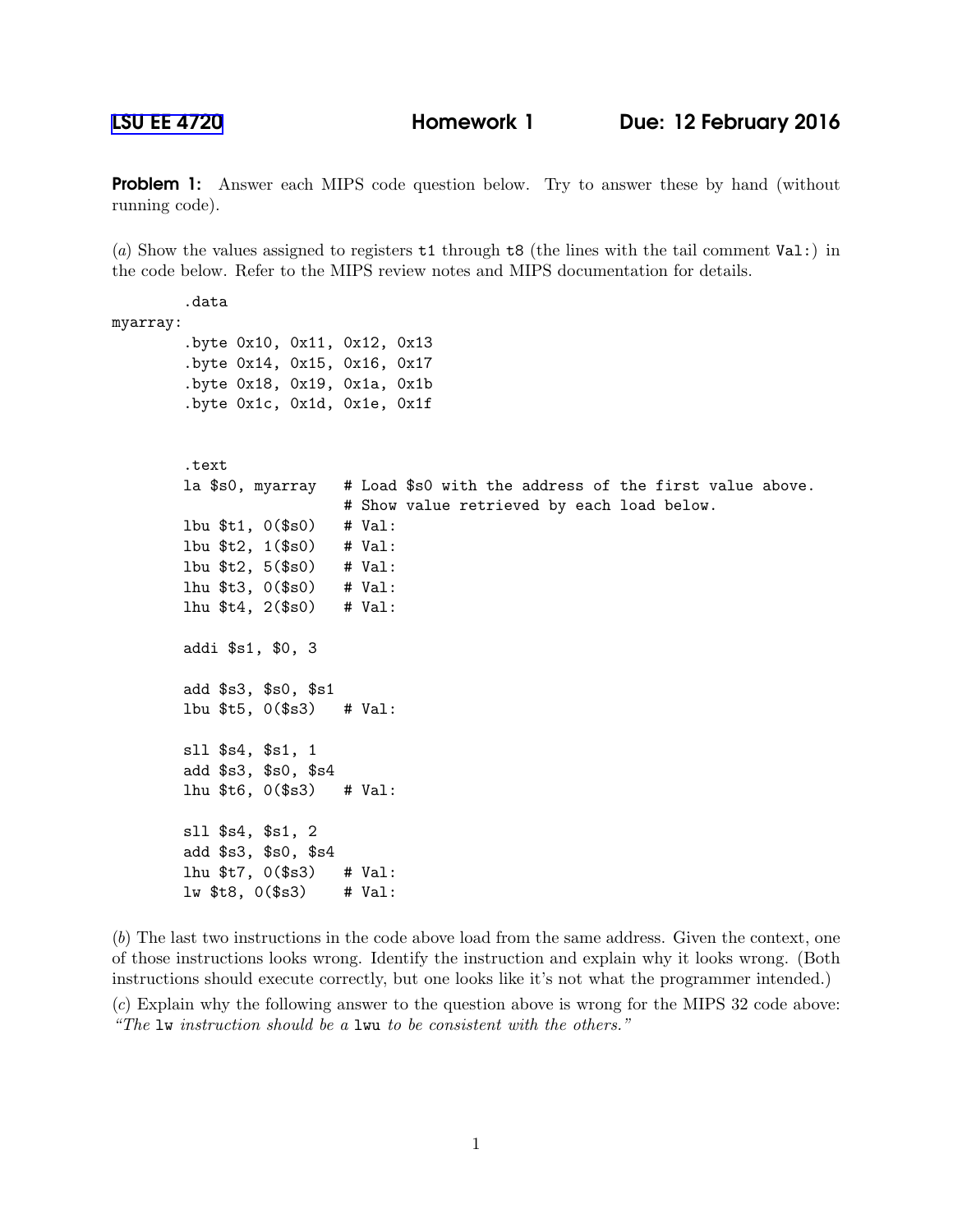**Problem 2:** Note: The following problem was assigned last year and two years ago and its solution is available. DO NOT look at the solution unless you are lost and can't get help elsewhere. Even in that case just glimpse. Appearing below are **incorrect** executions on the illustrated implementation. For each one explain why it is wrong and show the correct execution.



(a) Explain error and show correct execution.

| LOOP: # Cycles |  |                | 0 1 2 3 4 5 6 7 |  |
|----------------|--|----------------|-----------------|--|
| 1w r2, 0(r4)   |  | IF ID EX ME WB |                 |  |
| add r1, r2, r7 |  | IF ID EX ME WB |                 |  |
| LOOP: # Cycles |  |                | 0 1 2 3 4 5 6 7 |  |

(b) Explain error and show correct execution.

| LOOP: # Cycles |  |                | 0 1 2 3 4 5 6 7   |  |
|----------------|--|----------------|-------------------|--|
| add r1, r2, r3 |  | IF ID EX ME WB |                   |  |
| lw r1, $0(r4)$ |  |                | IF ID -> EX ME WB |  |
| LOOP: # Cycles |  |                | 0 1 2 3 4 5 6 7   |  |

(c) Explain error and show correct execution.

| LOOP: # Cycles |  |                | 0 1 2 3 4 5 6 7   |  |
|----------------|--|----------------|-------------------|--|
| add r1, r2, r3 |  | IF ID EX ME WB |                   |  |
| sw r1, 0(r4)   |  |                | IF ID -> EX ME WB |  |
| LOOP: # Cycles |  |                | 0 1 2 3 4 5 6 7   |  |

(d) Explain error and show correct execution.

LOOP: # Cycles 0 1 2 3 4 5 6 7 add r1, r2, r3 IF ID EX ME WB xor r4, r1, r5 IF ----> ID EX ME WB<br>LOOP: # Cycles 0 1 2 3 4 5 6 7 0 1 2 3 4 5 6 7